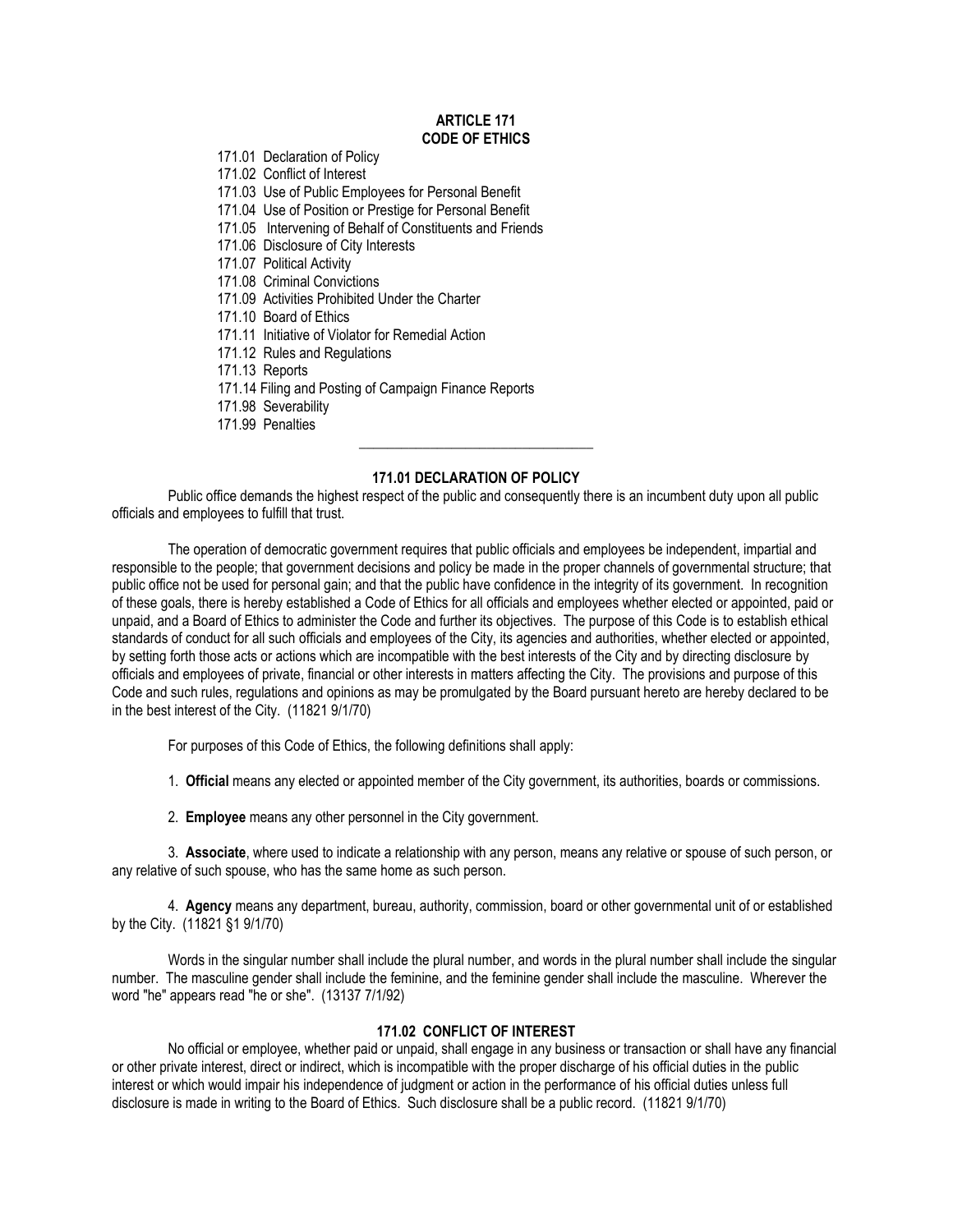The following conflicts of interest are expressly prohibited whether or not disclosed:

A. Business or Professional Conflict

No official or employee shall participate in any decision-making process affecting himself or any entity in which such official or employee or associate of either of them is a director, official, or partner or in which such official or employee has a financial interest in excess of five (5%) percent, but such official or employee shall not be precluded from participating in any decision-making process where the matter involved affects the general populace or a large segment of the community. (11821 9/1/70)

No City official or employee shall discuss, vote on, decide or take part in, formally or informally, any matter proposed or pending before any agency or other City official or employee in which he has a pecuniary interest. This provision shall not apply to any City official or employee whose interest in the proposed or pending matter is minimal, provided that these procedures are followed strictly: (13137 7/1/92)

1. The City official or employee shall identify his interest, that is, the benefit or advantage that would be gained or lost if the City acts on the matter in various ways, and the underlying basis of it, such as ownership, an investment, a contract or claim, employment, or a relationship, if any. (13137 7/1/92)

2. The City official or employee shall completely and specifically describe and disclose his interest and its underlying basis, if any, in writing to his immediate superior and the chairperson of the Board of Ethics, in advance of his participation in the matter. (13137 7/1/92)

3. If either the City official or employee, or his immediate superior, or the chairperson of the Board of Ethics thinks that the disclosure reasonably raises a question whether the interest is minimal, the question shall be submitted to the Board of Ethics for an opinion, prior to which the official or employee shall not participate in the matter. (13137 7/1/92)

Failure to disclose properly, or abide by the opinion of the Board of Ethics, shall make any participation of the official or employee in the matter null and void and may also subject the official or employee to appropriate disciplinary action. (13137 7/1/92)

No City official or employee shall own in person or through an agent or broker, or be a principal in any corporation, partnership or other business entity which owns, any real property within the City of Allentown that is in violation of City or state laws or regulations. Property shall be deemed to be in violation when a reasonable and proper notice and order to correct violations duly issued has not been obeyed in a timely manner. (13137 7/1/92)

No City official or employee privy to non-public information regarding the allocation of City funds, or having direct influence or control over the allocation of City funds, shall be a director, official or trustee of any organization which receives from or through the City funds that constitute ten (10%) percent or more of the organization's annual operating and capital budget, except where appointment to such position is required by law and except where that interest is construed as being in the best interest of the City. (13137 7/1/92)

No City official or employee shall have or enter into any contract with the City which would result in

personal gain unless:

1. The contract between the person and the City is awarded pursuant to the competitive bidding procedures of the General Municipal Law; or (13137 7/1/92)

2. The contract between the person and the City is one with respect to which the City official or employee (a) has no interest, (b) has no duties or responsibilities, or, if the contract with the person is one which the City official or employee entered into prior to becoming a City official or employee, he abstains from any performance of duties or responsibilities, and (c) exercises or attempts to exercise no influence. (13137 7/1/92)

B. Confidential Information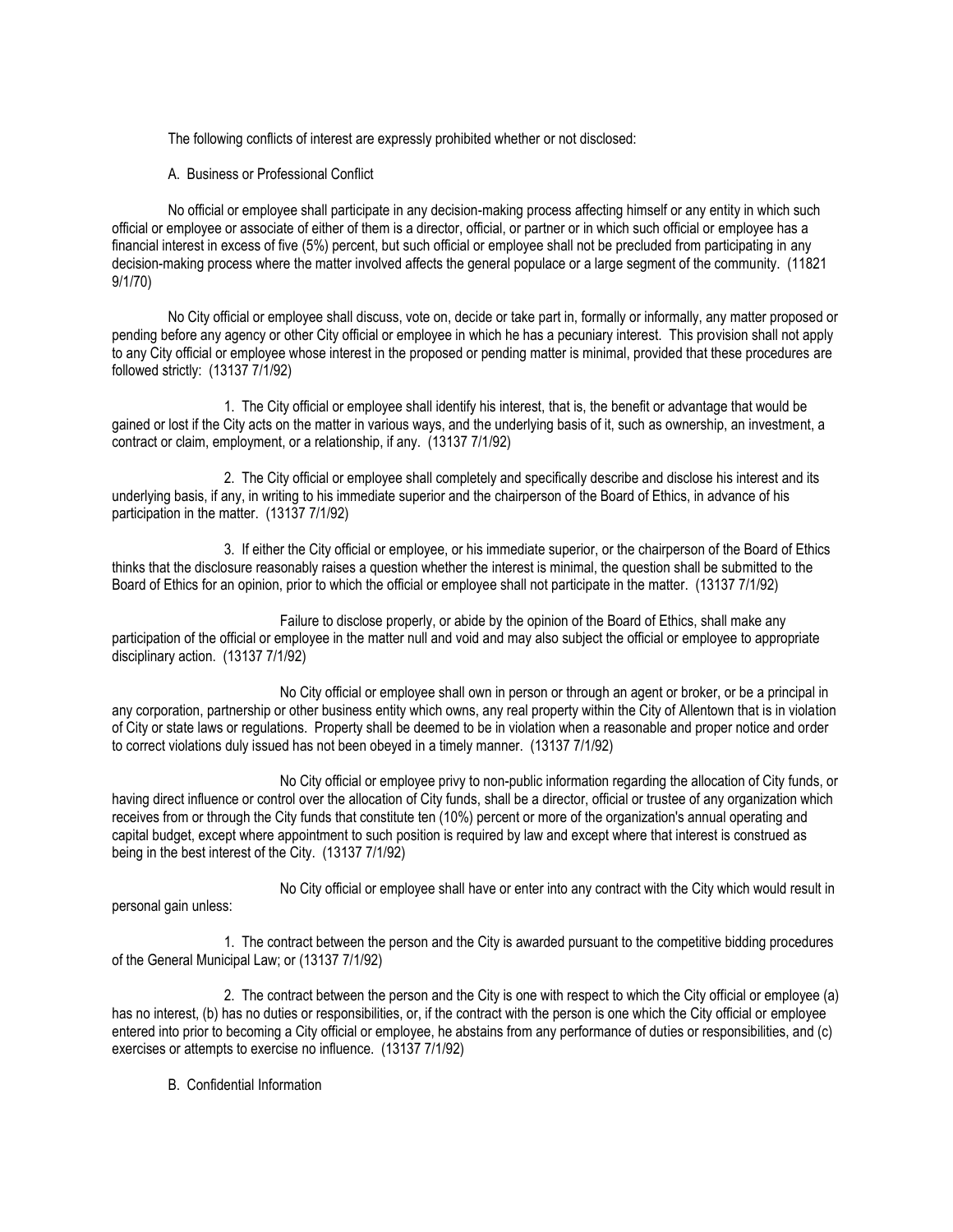No official or employee shall without proper authorization disclose confidential information concerning the property, government or affairs of the City, including confidential information gained in the discharge of his official duties relating to any private person, firm, corporation or association. Nor shall he use such information to advance the financial or other private interest of himself or others. (11821 9/1/70)

### C. Gifts and Favors

No official or employee or associate of either of them shall accept any valuable gift, whether in the form of service, loan, thing, or promise, from any person, firm, corporation or association which to his knowledge is interested, directly or indirectly, in any manner whatsoever, in business dealings with the City; nor shall such official or employee or associate of either of them accept any gift, regardless of value, favor or thing of value that may tend to influence him in the discharge of his duties or grant in the discharge of his duties any improper favor, service or things. (11821 9/1/70)

#### D. Use of Public Property

No official or employee shall request or permit the use of City-owned vehicles, equipment, materials, services or property for the convenience or profit of himself or any associate except when such are available to the public generally or are provided as municipal policy for the use of such official or employee in the conduct of official business. (11821 9/1/70)

# E. Representing Private Interests

No official or employee whose salary is paid in full or in part by the City shall appear on behalf of private interests before any agency of the City. He shall not represent private interests in any action or proceeding against the interests of the City in any litigation to which the City is a party. An elected official or employee may appear before agencies on behalf of constituents in the course of his duties as a representative of the electorate or in performance of public or civic obligations. However, no compensation, remuneration or gift of any kind whatsoever shall be accepted for such activity. (11821 9/1/70)

No City official or employee who serves the City without compensation shall represent any person before the agency he serves, or before any other City official or employee who regularly serves the agency he serves, or before any other agency on matters directly involving the agency he serves. (13137 7/1/92)

No former City official or employee shall at any time after he leaves the agency he served represent a person before any agency on a specific matter with which he was directly involved or of which he has special knowledge, if the representation would be adverse to the position of the City on the matter. (13137 7/1/92)

F. Favoritism

No City official or employee, acting in the performance of his official duties, shall treat, whether by action or omission to act, any person more favorably than it is the custom and practice to treat any member of the general public. (13137 7/1/92)

# **171.03 USE OF PUBLIC EMPLOYEES FOR PERSONAL BENEFIT**

No official or employer shall use public employees on government time for private benefit. Public employees should refuse to perform improper personal tasks on government time. (13137 7/1/92)

# **171.04 USE OF POSITION OR PRESTIGE FOR PERSONAL BENEFIT**

No official or employee shall use, nor allow others to use, the authority, title or prestige of public office for the attainment of private financial, social or political benefits in any manner that is inconsistent with public interests. (13137 7/1/92)

A. Use for Commercial Purposes

No official or employee shall permit their names or official titles to be used by a non-public enterprise in any manner which would lead reasonable observers to believe that those who deal with the enterprise may receive special treatment or advantages as a result of a formal association with the official or employee. (13137 7/1/92)

B. Use for Public Advantage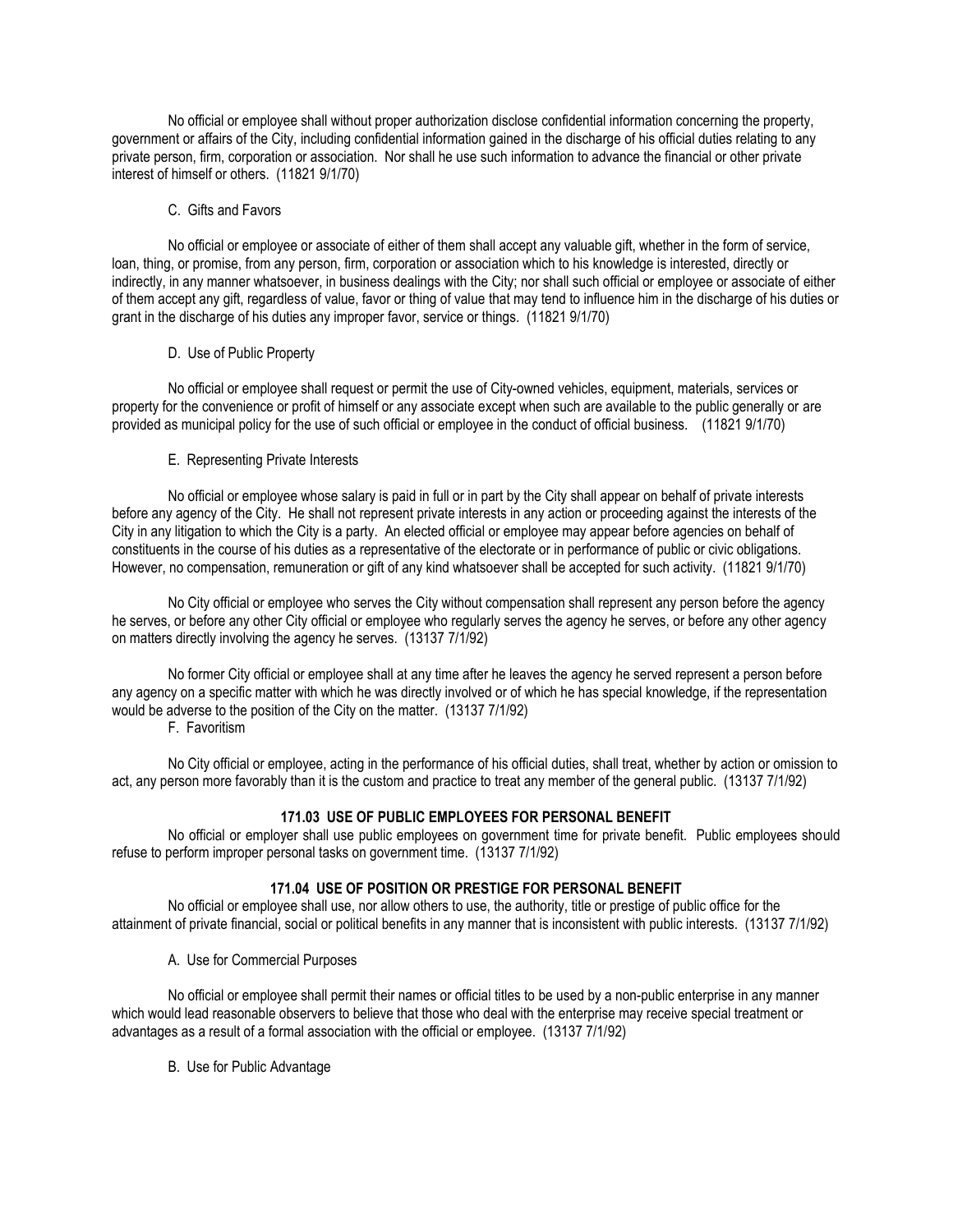No official or employee shall use official letterhead or refer to their public position as a means of inducing or intimidating persons to resolve disputes more favorably, provide preferential treatment, or give free tickets, discounts, favors or other advantages. (13137 7/1/92)

# **171.05 INTERVENING ON BEHALF OF CONSTITUENTS AND FRIENDS**

Public officials shall be cautious about directly or indirectly intervening with normal decision making, investigatory or adjudicative processes of governmental bodies on behalf of constituents or friends because such intervention can threaten the ability of government administrators to exercise independent objective judgment on the merits. (13137 7/1/92)

### A. General Rule

Intervention on behalf of constituents or friends is proper only if it is strictly limited to assuring fairness and equity of treatment of the procedures and the intervener consciously avoids seeking to unduly influence the decision-making process. Those who intervene should firmly, explicitly and unambiguously convey their limited purposes to reduce the possibility of direct or indirect pressure on administrators which could reasonably appear to influence the substantive decision. (13137 7/1/92)

B. Sharing of Compensation

No person rendering professional services to the City shall, in any form or guise, share or agree to share the compensation received by him for such services with any City employee. Nor shall any City employee share or agree to share in the compensation received from the City by any other person for rendering professional services to the City. (12180 4/7/76)

A "person" for purposes of this section shall be a natural person, partnership, or a corporation. (12180 4/7/76)

Notwithstanding anything contained herein to the contrary, this section shall not prohibit a general partner in a professional partnership from sharing or agreeing to share his compensation with other general partners in the partnership; nor shall the other general partners in the partnership be prohibited from sharing in any such compensation. (12180 4/7/76; (12180 4/7/76; 13137 7/1/92; 13742 §1 3/18/99)

# **171.06 DISCLOSURE OF CITY INTERESTS**

The Department of Administration and Finance shall annually publish a list of all persons, firms, corporations, associations or other business entities doing in excess of Five Hundred (\$500.00) Dollars in business with the City during the past year. All officials, department directors, bureau heads and such other employees of the City as the Board of Ethics, Mayor or City Clerk may enumerate shall indicate any offices or employment in such businesses or any financial interest in such businesses which he or any associate of his may have and the amount of such interest. (11821 9/1/70; 13137 7/1/92)

Such enumerations shall be returned to the Board of Ethics and become public record. (11821 9/1/70)

# **171.07 POLITICAL ACTIVITY**

No appointed official or employee of the City shall use the prestige, power or influence of his position on behalf of any political party. (11821 9/1/70)

No appointed official or employee, other than temporary summer employees, shall orally, by letter or otherwise solicit or be in any manner concerned in soliciting any assessment, subscription or contribution to any political party. Such appointed officials and employees, or those seeking office on their own behalf, excluding temporary summer employees and elected officials, shall not take an active part in political campaigns for candidates for City office. No official or employee, whether elected or appointed, shall promise an appointment to any municipal position as a reward for any political activity nor remove or threaten the removal of another official or employee for failure to participate in political activity. (11821 9/1/70; 12192 7/7/76; 13137 7/1/92)

# **171.08 CRIMINAL CONVICTIONS**

A conviction for a felony which constitutes a knowing and deliberate breach of the law shall be considered a breach of the public trust and a knowing and deliberate violation of this Code of Ethics. (13137 7/1/92)

# *171.09 ACTIVITIES PROHIBITED UNDER THE CHARTER*

*A. Activities Prohibited*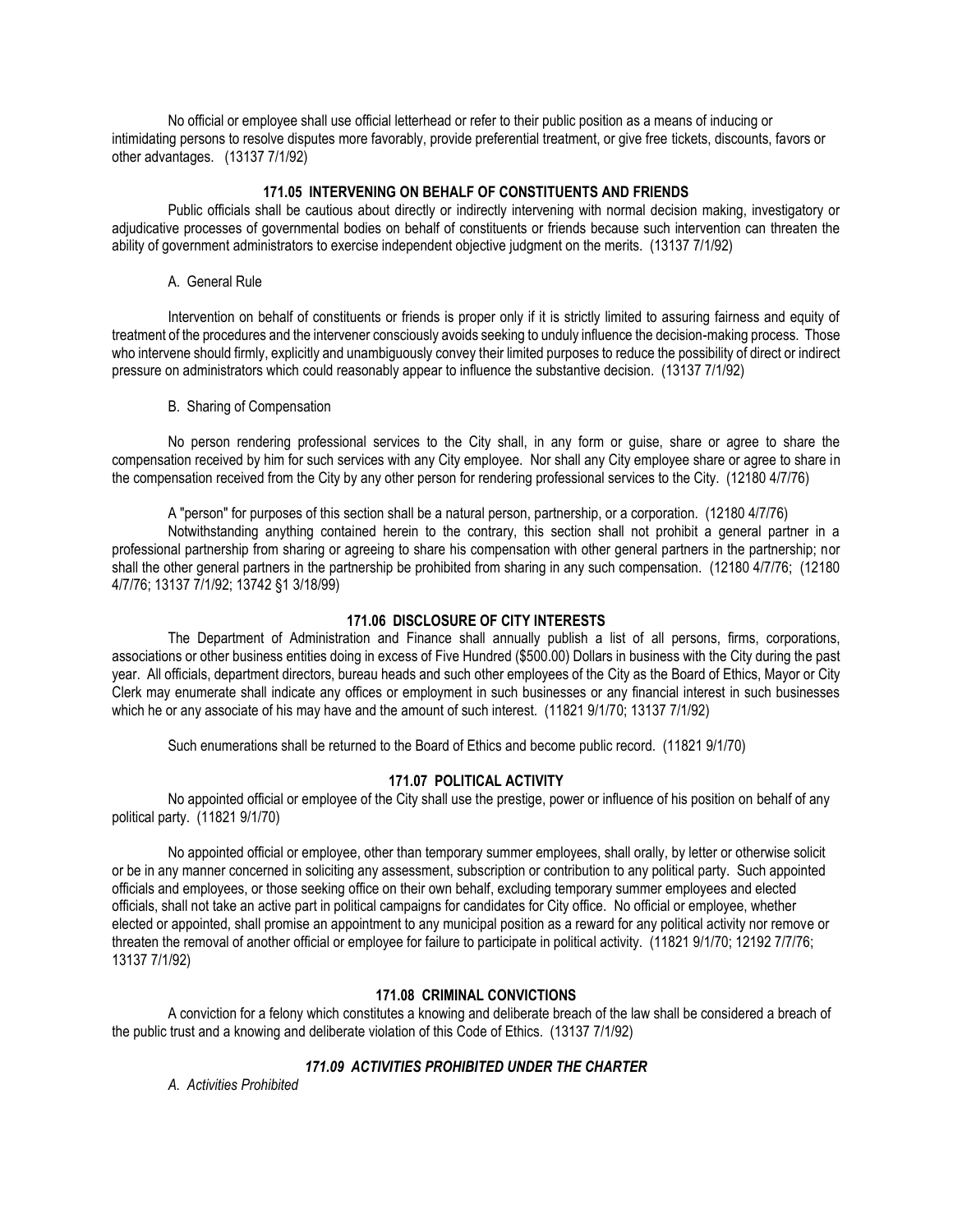*1. No person shall willfully make any false statement, certificate, mark, rating or report in regard to any test, certification or appointment under the provisions of this Charter or the rules and regulations made thereunder, or in any manner commit or attempt to commit any fraud preventing the impartial executive of such provisions, rules and regulations. (Art. XI, 1102)*

*2. No person who seeks appointment or promotion to any City position or appointive City administrative office shall directly or indirectly given, render or pay any money, service or other valuable thing to any person for or in connection with his or her test, appointment, proposed appointment, promotion or proposed promotion. (Art. XI, 1102)*

*3. No elected City official shall knowingly or willfully solicit or assist in soliciting any assessment, subscription or contribution for any political party or political purpose to be used in conjunction with any City election from any City employee. (Art. XI, 1102)*

*B. Penalties. Any person found in violation of this section, by the Board of Ethics, and confirmed by Council, shall immediately forfeit his or her office or position. City Council shall establish, by ordinances, such further penalties as it may deem appropriate. (Art. XI, §1102)*

#### **171.10 BOARD OF ETHICS**

A. Board of Ethics. The Mayor, with the approval of City Council, shall establish an independent Board of Ethics consisting of five (5) City residents holding terms of three (3) years, to administer and enforce the conflict of interest provisions of this Charter (Section 1101) and the prohibition sections of this Charter. No member of the Board may hold elective or City office in the City or any other government or hold any political party office. Insofar as possible under state law, the Mayor shall authorize the Board to issue binding opinions, conduct investigations on its own initiative and on referral or complaint, refer cases for prosecution, impose administrative fines, and to consult with independent counsel. City Council shall appropriate reasonably sufficient funds to the Board of Ethics to enable it to perform the duties assigned to it. Members of the Board of Ethics may be removed by the Mayor with the consent of City Council. (Art. XI, §1101) At least one of the members shall be an attorney. No more than three of the members shall be members of the same political party. The initial members of the Board shall have staggered terms and any member of the Board shall be eligible to succeed himself. The members of the Board shall serve without compensation, but shall be entitled to reimbursement of expenses incurred by them in the performance of their duties. The Office of the City Clerk shall provide administrative support services to the Board. (11821 9/1/70; Art. XI, 1102)

B. Each member shall serve until his successor has been appointed and qualified. The Board shall annually select a chairperson. (11821 9/1/70)

C. The Board shall adopt the necessary rules which will enable it to carry out its powers, duties and functions. Meetings of the Board shall be held at the call of the chairman, and the affirmative vote of a majority of the entire membership shall be necessary to take any action. The Board shall have the power to administer oaths. (11821 9/1/70)

D. The Board shall render written advisory opinions at any time at the request of any official or an employee of the City involving possible conflicts of interest on the part of such official or employee. Requests shall be filed with the City Clerk who shall forward a copy to each Board member by the following working day. (11821 9/1/70; 13137 7/1/92 § 14999 6/20/12)

E. The Board shall also render written advisory opinions in circumstances where there is alleged to be a conflict of interest or unethical conduct on the part of any official or employee of the City within the scope of the Code of Ethics. Requests shall be filed with the City Clerk who shall forward a copy to each Board member by the following working day. Such request for an advisory opinion shall state the provision or provisions of the Code of Ethics which the complainant alleges have been violated. (11821 9/1/70; 13137 7/1/92 § 14999 6/20/12)

F. The Board may for good cause refuse to entertain a request for an advisory opinion. Without limiting the generality of the foregoing, the Board may refuse to entertain a request where the request is speculative or purely hypothetical and does not involve an actual situation or where the request is frivolous. In no case shall the Board entertain a request that is not in writing and not signed by the person making the request. Such request may be filed by fax or email with the signed request attached. Such request shall contain a telephone number and street address of the person making the request. (11821 9/1/70 § 14999 6/20/12)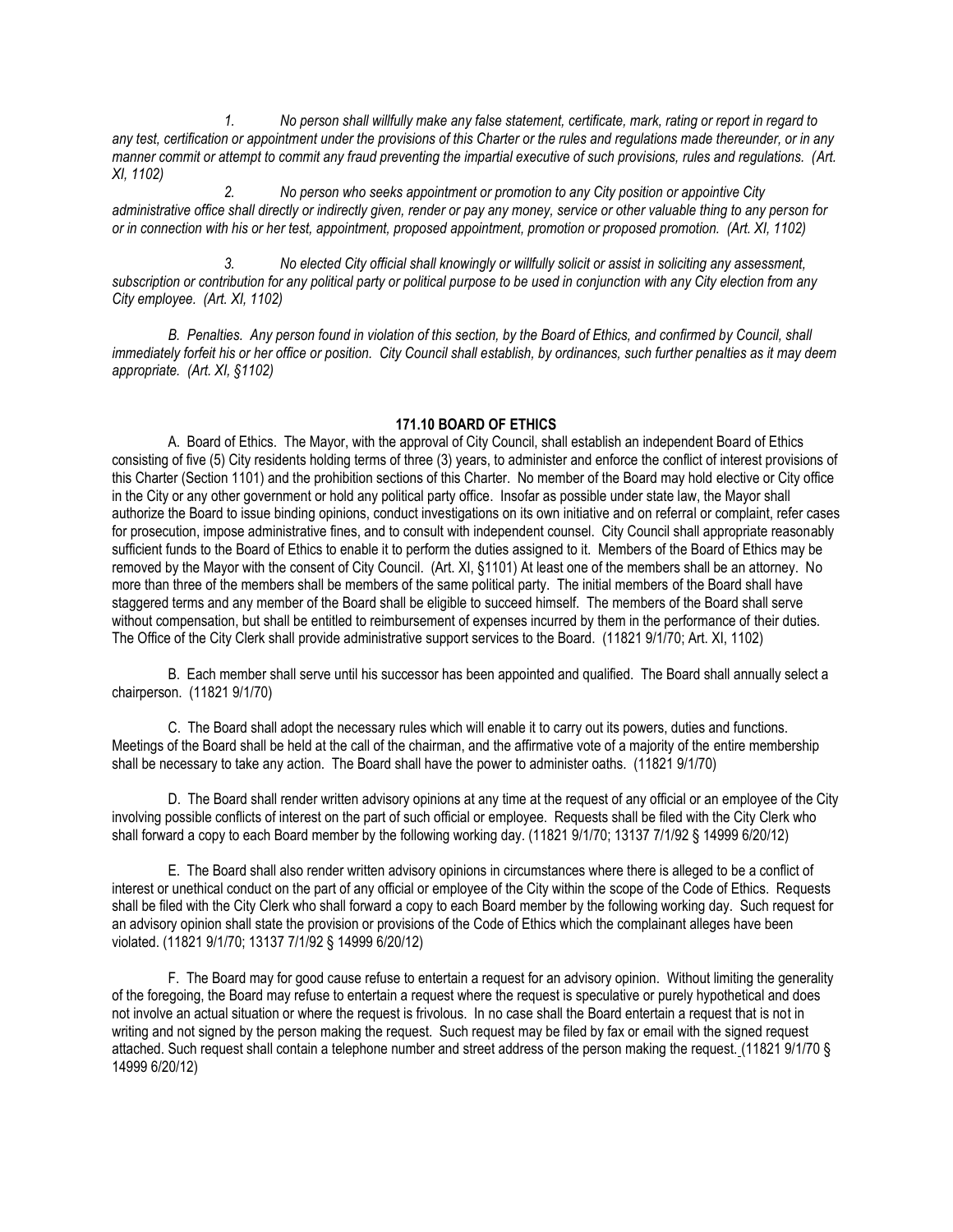G. The Board shall acknowledge the receipt of a request in writing to the person submitting the request. If the request involves an employee or official and the request is made by a person other than such employee or official, a copy of the request shall be sent to the employee or official so involved, with the name of the person making the request deleted so that his name will not be disclosed. (11821 9/1/70, 14999 6/20/12)

H. Every City employee or official shall provide such information to the Board as it may deem necessary for the Board to perform its responsibilities under this Code. The employee or official involved in the request shall have the opportunity within fifteen (15) days after receipt of the request to respond in writing, to make a written request for a hearing or to do both. (11821 9/1/70; 14999 6/20/12)

I. The Board shall upon receipt of a request for a hearing within the period above referred to by the official or employee involved set a time and place for the hearing for the purpose of determining the facts. The person making the allegations and the employee or official involved shall have the opportunity to appear at the hearing by himself or by counsel and to present any and all evidence including testimony and exhibits which are relevant to the issue involved. No testimony shall be excluded except for irrelevancy. (11821 9/1/70)

J. All hearings before the Board involving an alleged conflict of interest of an employee or official shall be held in executive session; provided, however, that a public hearing may be held where such official or employee alleged to have conflict of interest consents thereto. (11821 9/1/70)

K. The Board shall render its opinion in writing (a) within thirty (30) days after a request for an opinion is filed with the City Clerk or within forty-five (45) days after a hearing on any request shall have been concluded, whichever is later unless otherwise extended to a specified date upon the written consent of the official, employee or complainant. All opinions rendered by the Board shall be in such form and with such deletions as would prevent the disclosure of the identity of the official or employee involved. (11821 9/1/70 § 14999 6/20/12)

L. If the request for an opinion involves an employee or official and the request is made by a person other than such employee or official, then after an opinion has been reached, the Board shall in the case of an appointed official or employee notify the Mayor and the appointing authority of the official or employee involved of its decision. The appointing authority shall take whatever action is deemed necessary and shall report the action to the Board within fifteen (15) days after receiving the decision of the Board. If it is the majority decision of the Board that the action taken is not satisfactory then the Board shall so notify the Mayor and all members of Council. In the case of an elected official, the Board shall notify the Mayor and all members of Council. A copy of the written opinion with identifying names deleted shall be filed with the City Clerk. (11821 9/1/70; 13137 7/1/92 § 14999 6/20/12)

### **171.11 INITIATIVE OF VIOLATOR FOR REMEDIAL ACTION**

Violation of any provision of this Code of Ethics should raise conscientious questions for a councilperson or other official or employee concerned as to whether voluntary resignation or other action is indicated to promote the best interests of the City. (13137 7/1/92)

#### **171.12 RULES AND REGULATIONS**

The Mayor may issue rules and regulations governing officials and employees subject to his jurisdiction consistent with and in furtherance of the requirements set forth in this Code, and may require such disclosure, financial and otherwise, as he deems appropriate or necessary. Any rules and regulations or amendments thereto shall be filed with the City Clerk and formally communicated to the City Council, appropriate officials and City employees and the Board of Ethics. (13137 7/1/92)

#### **171.13 REPORTS**

When appropriate, the Ethics Board shall annually prepare a written report for Council and the Mayor, and shall present in a meeting with City Council, recommendations concerning policies and procedures that ensure that city officials and employees maintain the highest degree of trust with the public using a template provided by City Council. (14800 §4 06/02/10)

# **ARTICLE 171.14 FILING AND POSTING OF CAMPAIGN FINANCE REPORTS**

On or before the due dates for the campaign finance reporting schedule as mandated by Pennsylvania law requires such reports to be filed with the County of Lehigh, candidates for the offices of Mayor, Controller and Council shall file a copy of their campaign finance report with the City Clerk's Office and receive a receipt for such deposit. The Clerk's Office shall have the